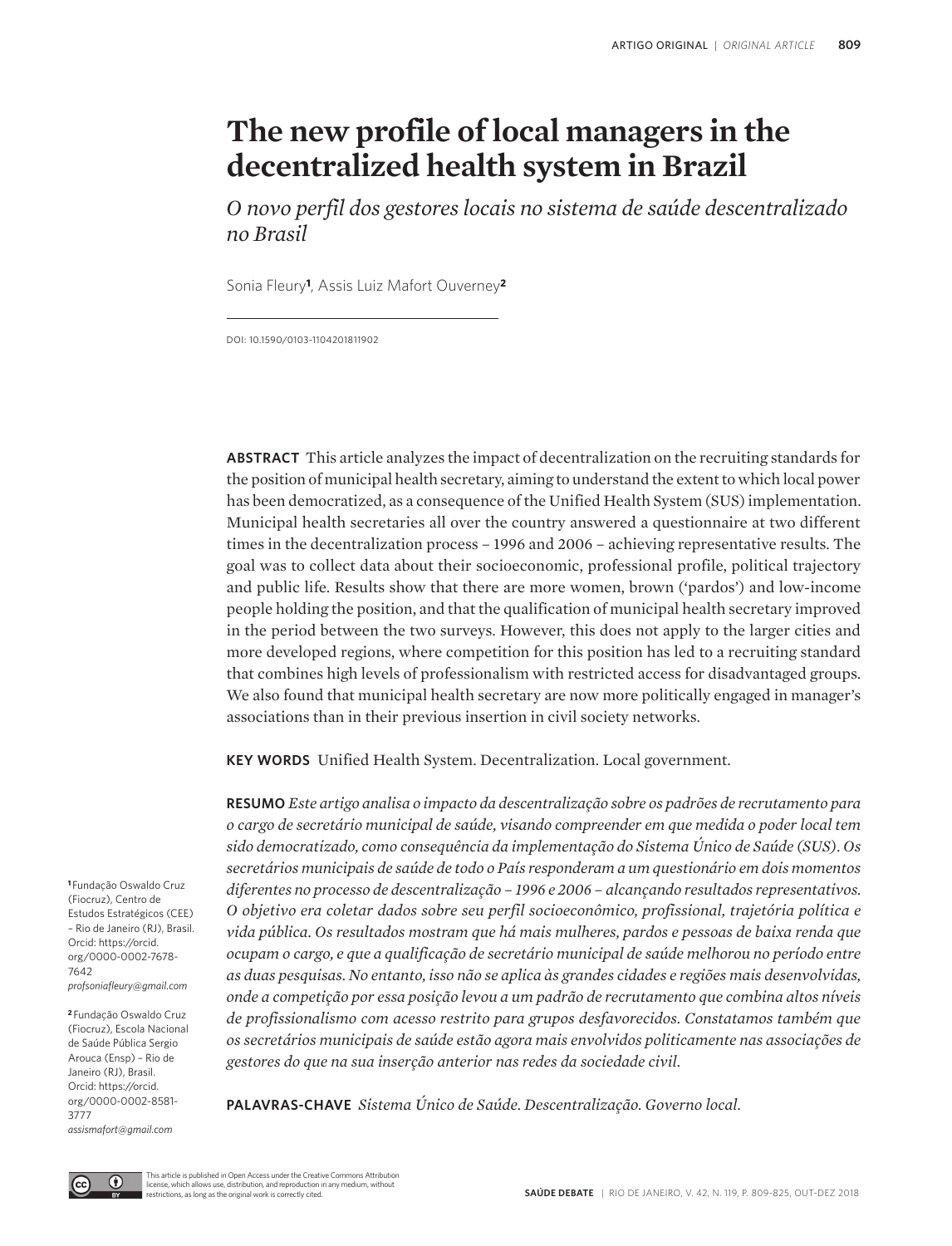## **Introduction**

The relationship between democracy and local government is a recurring theme in social sciences, stressing the positive correlation between elected local government, free association, and effective services' provision**1,2**. According to John Stuart Mill, elected local government is more likely to tackle local affairs base on suitable knowledge, skills and expertise**3**. Besides being a barrier against centralism, local scale is the most adequate for ensuring individual needs while preserving diversity. However, since democracy implies the impersonal, competent and non-discriminatory exercise of power as a requirement for expanding citizenship, the predominance of the rational-legal bureaucratic administration, in the development of the modern state, has propelled trends to centralization. This results in inflexible state structures, giving way to contradictory moves of strengthening local self-government. Also expressed as a conflict between public administration and policy, or efficiency versus responsibility.

Dahl**4** identified three problems regarding public administration science, one of them being the impossibility to ignore the relationships between public administration and social setting, stressing the importance of cultural differences and historical experiences. According to Finner**5(335)** administrative responsibility "is not less important to democratic government than administrative efficiency; it is even a contributor to efficiency in the long run". His debate with Friedrisch was about whether responsibility is a subjective notion associated to official's intellectual integrity and loyalty or depends on the existence of an appropriate sanctions and rewards arrangement. Currently, it is argued that public administration in a democracy is different from private management because it must go beyond efficiency and incorporate other criteria as legitimacy, representativeness and leadership. Instead of expelling normative values from public administration, it is argued that the government must create value for society**6-8**.

State and society have undergone transformations characterized by growing differentiation and complexity of the social process, requiring new forms of coordination, that go beyond the existing ones: state-centered coordination that is centralized and hierarchical; and market-centered coordination that is fragmented, horizontal and private**9**. Therefore, political de-concentration has been defended for ensuring a greater degree of autonomy in the exercise of local power, with a resulting increase in accountability, network of actors and citizen participation**10**.

Recent academic debate in public administration introduced new perspectives that go beyond the polarized discussion between the New Public Management (NPM), which has introduced the principles of competitive performance and consumer choice, and the traditional public administration, emphasizing bureaucratic control in decision-making process. They highlight the new roles of local governments in a more complex setting. However, both traditional public administration and NPM principals and tools are still applied in conjunction with new governance approaches in a not entirely coherent reform design**8**.

The local governance perspective emphasizes the State capacity to steer and promote collective action (Local Governance), to stimulate participation (Netwok Governance) to enhance diversity (Governance of Diversity), and to create public value**3,6-8,11**.

By enhancing citizenship and participation, local government allows society learning trough communicational instruments and public arenas for consensus building. According to Stoker**8**, accountability thus relies on a complex and continuous exchange among leadership and checks and balances. Our study focus on the leadership profile as both, a product and a propeller, of this changing context in democratic and decentralized settings.

In Brazil, during the transition to democracy the demand for social inclusion was associated to claims of independent local governments and the renewal of the ruling elite. The intense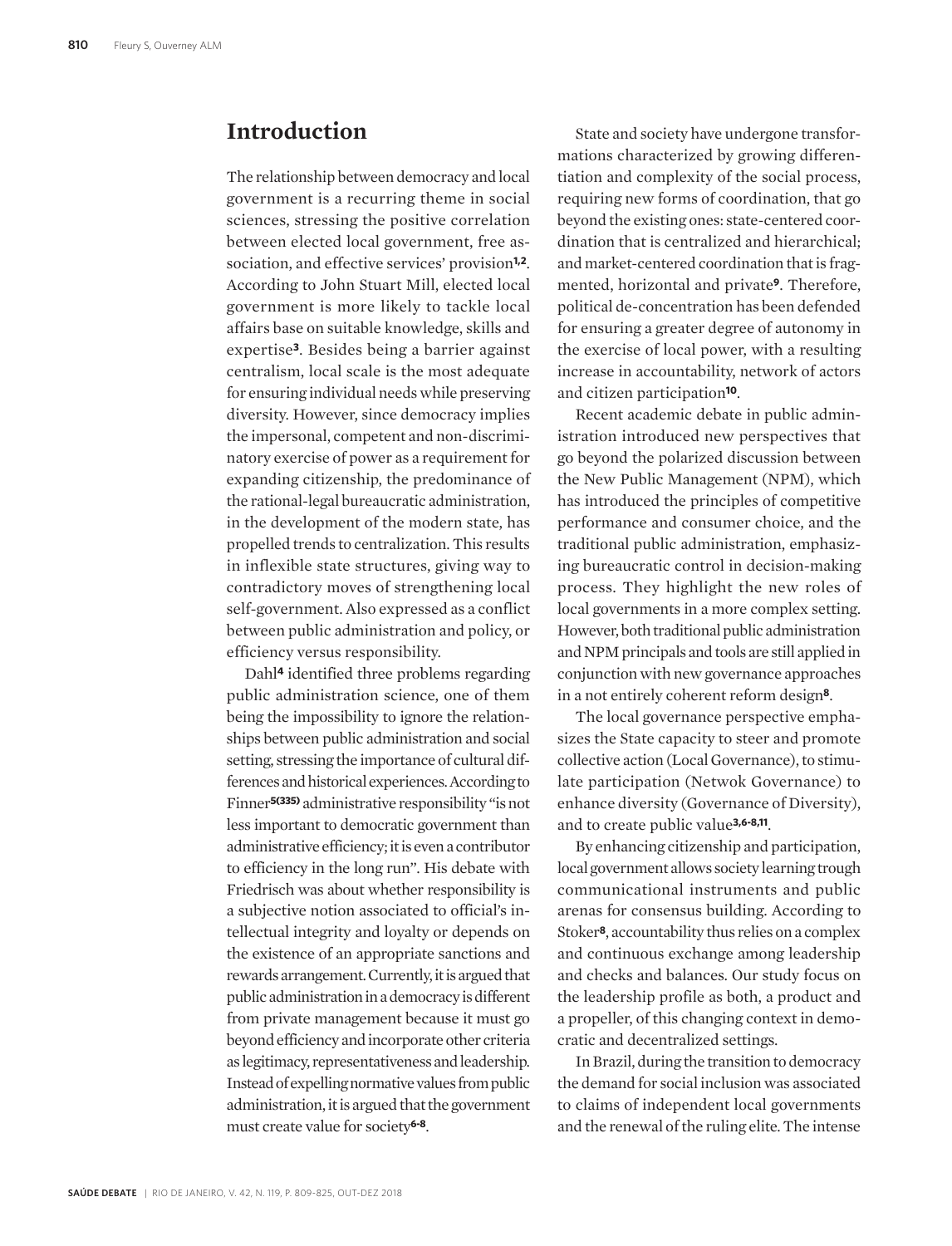process of decentralization has allowed different local interest groups to fight over designing the public agenda in participatory institutions and consensus building processes, enrolling national and regional players**12**. The challenge has been to build a cooperative federative model, enabling autonomous local governments and society to exercise local power, but compatibly with the role of the central government to coordinate policies and implement distributive mechanisms. Those are indispensable in such a large nation with major regional differences and huge social gaps.

Healthcare system was pioneer in creating a decentralized management and cooperative coordination model for the subnational units. Numerous studies pointed to contradictory results of decentralization as the strengthening of local democracies and the financial and institutional weaknesses of local governments. Erratic efforts to manage locally social policies**13-15** are attributed to the local dependence on central government funds. The recentralization of the decision-making process has increased the diffusion of innovations in healthcare programs**16,17**.

Regarding the participative processes and institution, studies show a strengthening democracy at the local and regional levels, where co-management different interest groups to participate in healthcare policies**18,19**. These studies point to the following virtues: (i) the existence of formal decision-making arenas where conflicts are publicly transacted; (ii) the development of a more aware citizenry that is better able to interfere in public management; (iii) the enlargement of public arena with social players organized into powerful political communities. However, they highlight institutional and political weakness of participation due to the lack of technical and political skills required for the effective exercise of social control.

This article looks at the relationship between democratization and decentralization from another angle, one that addresses the renewal of the political authorities. We consider municipal health secretary as local political elites in charge of an important public function. By looking at the changes in the managers profiles at two different points within a ten-year period, we were able to pick up how decentralization changed the conditions for access to this position.

Although the data are limited to the 1996- 2006 decade, the importance of this article is justified by three reasons: (1) lack of national studies on the profile of managers, since most of the studies are of local scope; (2) greater range of aspects analyzed, including variables of origin and political trajectory, transcending studies that focus only on training and management skills; (3) the originality of the model created specifically for this research allows us to go beyond the description of the profiles and to study different patterns of recruitment. Thus, the possible temporal deficiencies can be attenuated by means of comparisons with more recent studies on other public managers. Moreover, the relevance of this study is proven by the fact that it is being used in ongoing studies sponsored by Conasems**20**.

Results display important changes towards a more diverse and professional profile for local managers, showing that conservative recruiting standards have been replaced by a more equalitarian and meritocratic access. However, we find that in large cities, where there is more competition, access to the position of municipal health secretary tends to be elitist, maintaining a more homogeneous and traditional recruiting pattern.

# **Analysis framework: local government and recruiting standards**

This survey aimed to know who the city healthcare managers are and which changes occurred in how they were recruited in 1996 and 2006. We looked for changes in manager profiles during this decade as part of the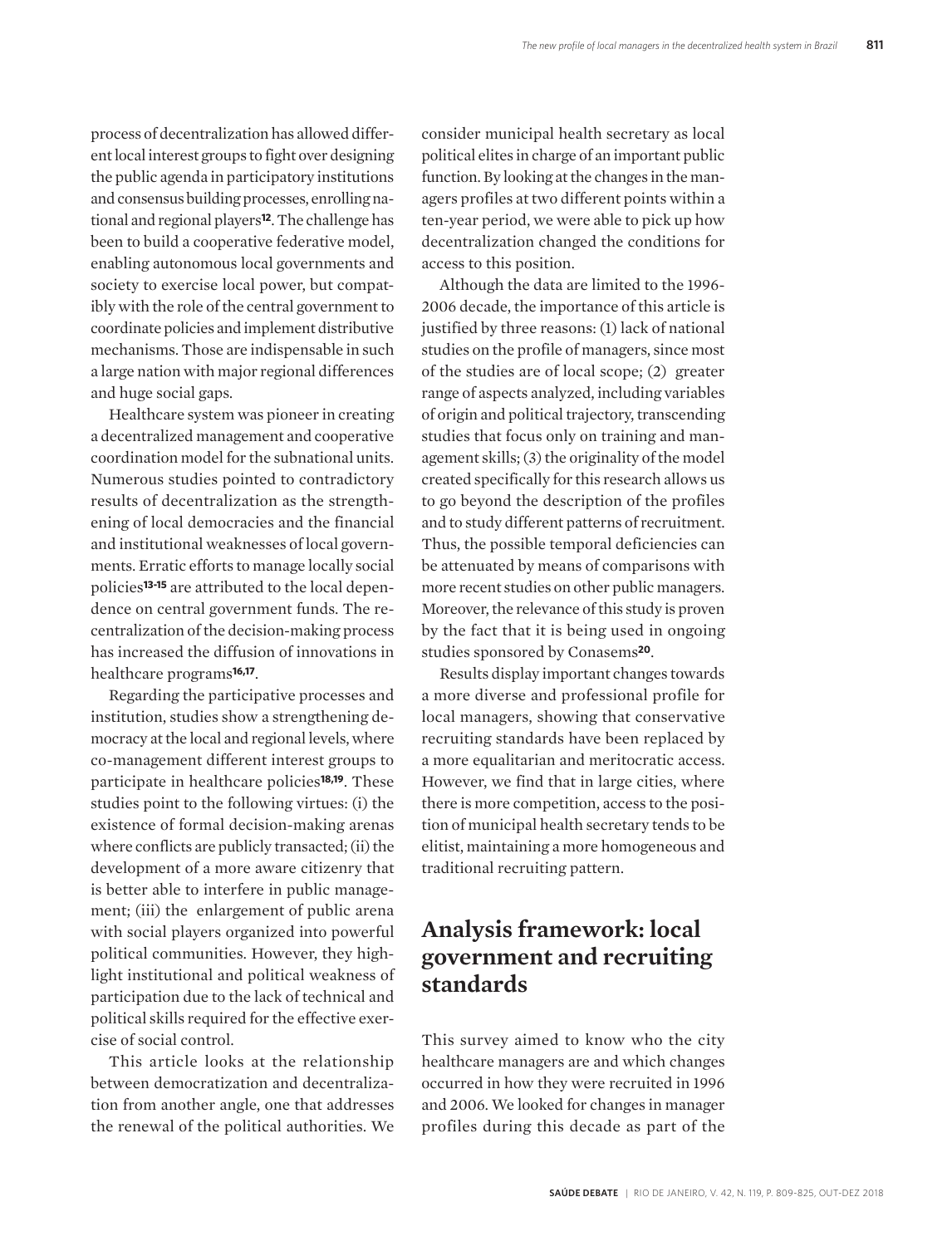decentralization process underway. As a political-institutional process, decentralization both influences and is influenced by other similar and concomitant processes. Thus, the influence of decentralization on the institutional political dynamics of intergovernmental relations can not be denied. In this period the decentralization process became more intense, characterized by: (i) strengthening local administrations and increasing managerial autonomy; (ii) creating and strengthening consensus building mechanisms involving national, regional and local authorities in the definition and implementation of healthcare policies; (iii) introducing important financial subsidies that led local governments to adopt new care programs fostered by the federal government**14,21,22**. This changed health power structure and affected the federative system, leading to a more democratic arrangement of governability and governance.

In different countries studies pointed to the increasing gap between the scarcity of resources and the growing responsibilities of local authorities**10,23**. This conflict is not different in Brazil. However, we want to highlight the importance of professionalism as a requirement for increasing local government responsibility, even knowing how controversy this subject is in public administration field**24**. Decentralization of the healthcare system is closely linked to the democratization process for two reasons: (a) it would strengthen the sub-national powers and the federative pact, and (b) it would expand access and thus ensure the universal right to healthcare**25**. Besides, a critical element of democracy is to expand the access of different groups in society to the exercise of power as the ruling elite of local government. This latest articulation between decentralization and democracy was neither a goal in the Unified Health System (SUS) design and nor subject of academic research.

Our hypothesis was that decentralization would lead to enlarge diversity among managers as it streghtens the democratic acess to the governing elite. Nevertheless, it was important to check if democratization came or did not came with an increase in professional management skills, enabling municipal health secretaries to perform effectively.

The municipal health secretaries are the health authorities in charge of managing local healthcare systems in Brazilian cities and towns. They are part of the local government, being selected by the elected mayors. They can be recruited from within or outside the ranks of public administration, as part of the political arrangement that ensures local government fulfills the conditions of legitimacy and governance. However, they have to satisfy technical requirements since their responsibilities have increased as part of the process to decentralize social policies, stipulated in the 1988 Brazilian Constitution.

According to health legislation, municipal health secretaries are important political players, as they have the legal and managerial responsibility for healthcare provision, and management of financial resources. They are represented in all levels of health policy decision-making process**26**, such as the Regional Bipartite Inter-managers Committees – RBIC, the National Tripartisan Inter-managers Committee – NTIC (RBIC are peer negotiation and decision making bodies that exist in each state, where local and regional managers set healthcare policy. These and the Ministry of Health meet in the NTIC to make decisions at the national level) and at the participatory arenas as health councils and conferences. They are also strongly organized in corporative associations, regionally (State Council of Municipal Health Secretariats – Cosems) and nationally (National Council of Municipal Health Secretariats – Conasems). Consequently, they have significant political articulation and capacity to influence almost all national and regional healthcare policy strategies. They also influence the legislative and political party agendas, and create alliances with actors in other areas of public policy and citizenship defense.

As an important locus for exercising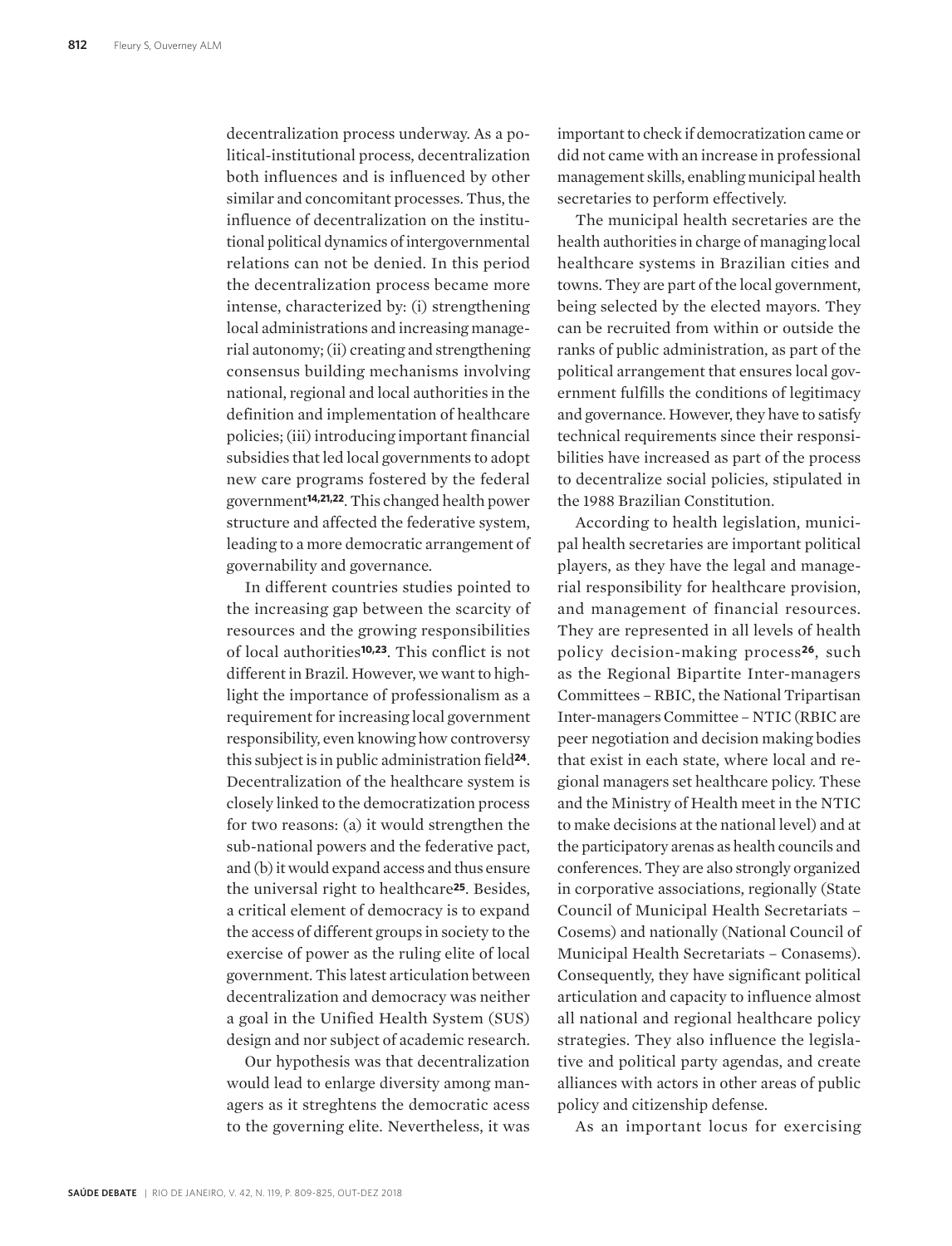government power the position of municipal health secretary is a dynamic space for political competition among the local elites, and an important element in the configuration of local power structure. Personal and professional characteristics and political trajectories of municipal health secretaries provide subsidies to analyze how local government is sensitive to social transformation.

That being the case, it was expected that the SUS decentralization would have encouraged a breach with the old-style political array, characterized as a patronage pattern, since the oligarchic elite monopolize local power. Diversifying the managers' profile suggests a positive relationship between decentralization and power democratization at the local level.

Democratization of local power allows people from disadvantage groups (women, afro and indigenous descendants and nonmedical professionals in different areas) to have an equal opportunity to exercise local power as managers in healthcare system. This way, access to this position of the local political elite is subject to the capabilities demonstrated in the individual's political and professional life, and should be free of any sponsorship by family members or allies.

Democratic access enables renewing local elites, whereas conservative or elitist recruiting standards perpetuate the ruling elites. Democratization can however, take place with no increase in professionalization, which would be an inefficient model of social renewal, as it would do nothing to enhance the qualifications of local managers. Another case is when the increase in qualifications is not followed by access democratization. In other words, an elitist model occurs when the same groups with the greater resources stay in power (for example white men, physicians, etc.), even though expertise is required *(chart 1)*.

Chart 1. Standards of recruiting and access to local power

|                | Less access                                                                  | More access                                                 |
|----------------|------------------------------------------------------------------------------|-------------------------------------------------------------|
| Less qualified | Conservative<br>Limited professionalization and renewal                      | Inefficient<br>Renewal with no professionalization          |
| More qualified | Flitist<br>Meritocratic and elitist - Professionalization<br>without renewal | Democratic<br>Renewal of the elites Professional management |

Source: Own elaboration.

If we cross the variable access to the position with the variable level of qualification, we find four recruiting models that will have different social impact:

The conservative model, where recruiting is such as to perpetuate the oligarchies in power with limited professionalization;

The inefficient standard where ease of

access does not come with increased professionalization;

The elitist model that is meritocratic and based on high levels of professionalism, albeit with access limitations, and

The democratic standard that combines easier access to different social and professional groups with increasingly professional skills.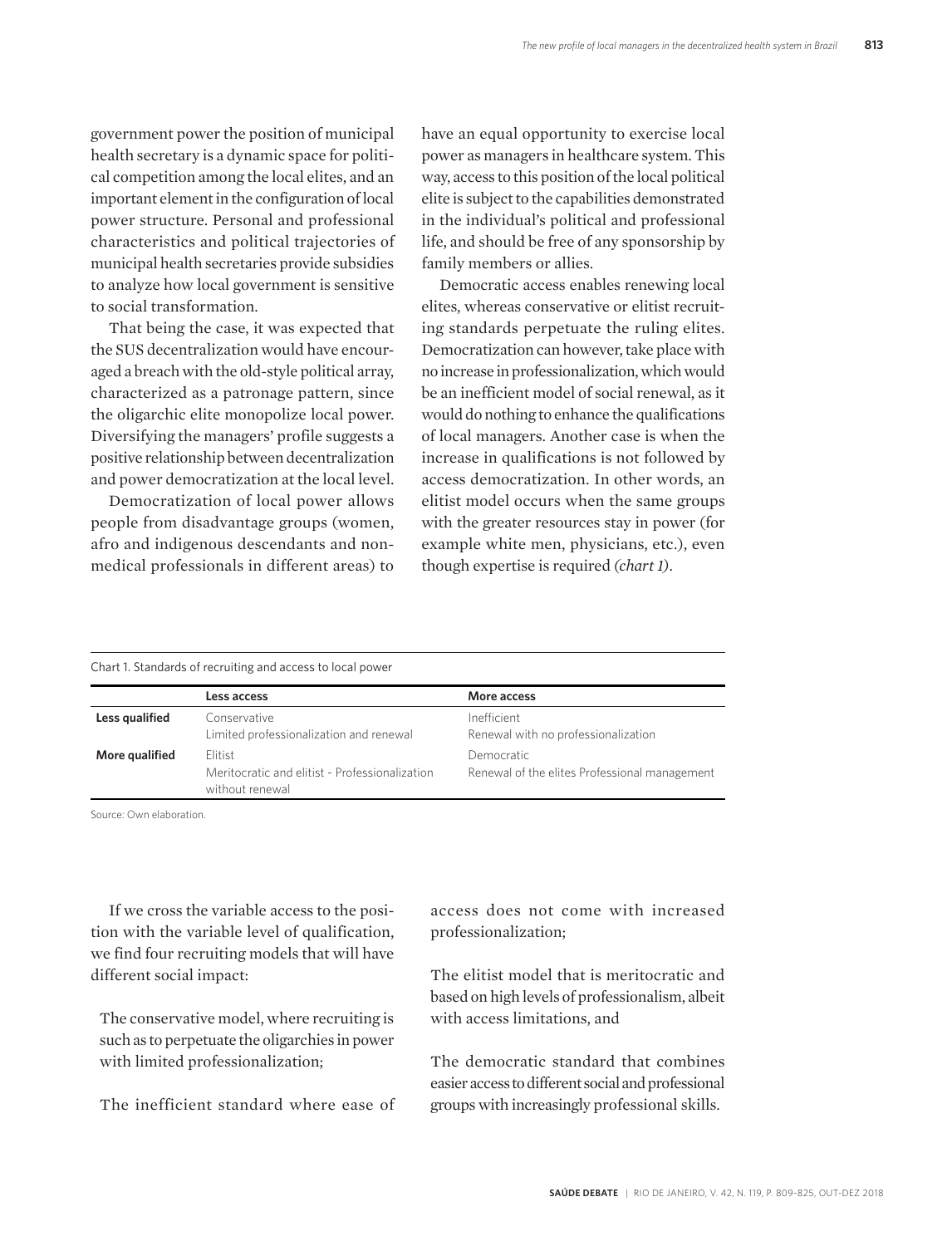### **Research methods**

The data analyzed in this study was collected using a questionnaire posted to the municipal health secretaries, and also distributed at events organized by Conasems. We grouped the questions into four blocks: (1) socioeconomic profile, (2) professional profile; (3) political trajectory and public life; and, (4) municipal health secretary relationship with the position.

Under 'socioeconomic' profile, we looked for information on social origin, current occupational status and personal characteristics. Social origin focused on birthplace, parents' education, and family links in the city where the position of municipal health secretary is hold, and whether or not the secretary belongs to higher socioeconomic stratum. To determine geographic mobility and socio-economic engagement we analyzed how long these individuals lived where, income and prior occupations. Personal characteristics (age, gender, race and marital status) were relevant to measure the diversity of manager profiles.

Under 'professional profile', we analyzed municipal health secretary qualifications and professional trajectory, focusing on degrees and area of professional training, also considering expertise acquired through specific courses to qualify him or her for the position of municipal health secretary, given the new demands of the decentralization process. Under professional trajectory, we analyzed their technical experience and background in public sector management, more specifically in health related areas. We investigated if the municipal health secretary had other employment links and income source in public or private sector.

In 'political trajectory and public life', we focused on their political/electoral experience, political engagement in the healthcare sector and involvement in civil society associations. This data allowed us to analyze changing political governance in the healthcare sector. The new and more complex roles of municipal

health secretary demand more professionalization with a greater focus on health management but democratic governance requires close relationship with party players and civil society, lest the position become bureaucratically insulated. We asked about political/ electoral experience, party membership and experience as a political candidate. We also collected data on the political involvement of municipal health secretary in health events and in civil associations.

Regarding their 'relationship to the position', the aim was to learn about stability in the position, the reasons for being appointed and accepting the position, and individual expectations regarding future professional development. We want to know if the decentralization is reducing turnover in this position and the extent to which the reasons to be designated and accept the position are related to professional attributes such as leadership and technical experience, among others.

Questionnaires were applied in 1996 and in 2006. On both occasions, they were distributed to all municipalities in Brazil. The managers answering the questionnaire in 2006 were not the same as those answering the first one in 1996, which is not a limitation as the goal is to analyze the position of municipal health secretary. Statistical analyses during the data collection phase assured the representativeness of the sample but in 2006 we must went back into the field to fulfill accurately the requirement regarding cities with over 500,000 inhabitants. Sample study concluded that the results of the research are representative for the population of the respondent municipalities, and there may be sampling bias for the national level. However, for municipalities with more than 400 thousand inhabitants there is no such risk because a census was carried out**27**.

*Table 1* shows that in 1996, the nationwide return was 28%, ranging from 15.3% in the Northeast to 40.5% in the South, and between 25.4% for cities with 0-5,000 inhabitants to 44.6% for cities with over 200,000 inhabitants *(table 1)*.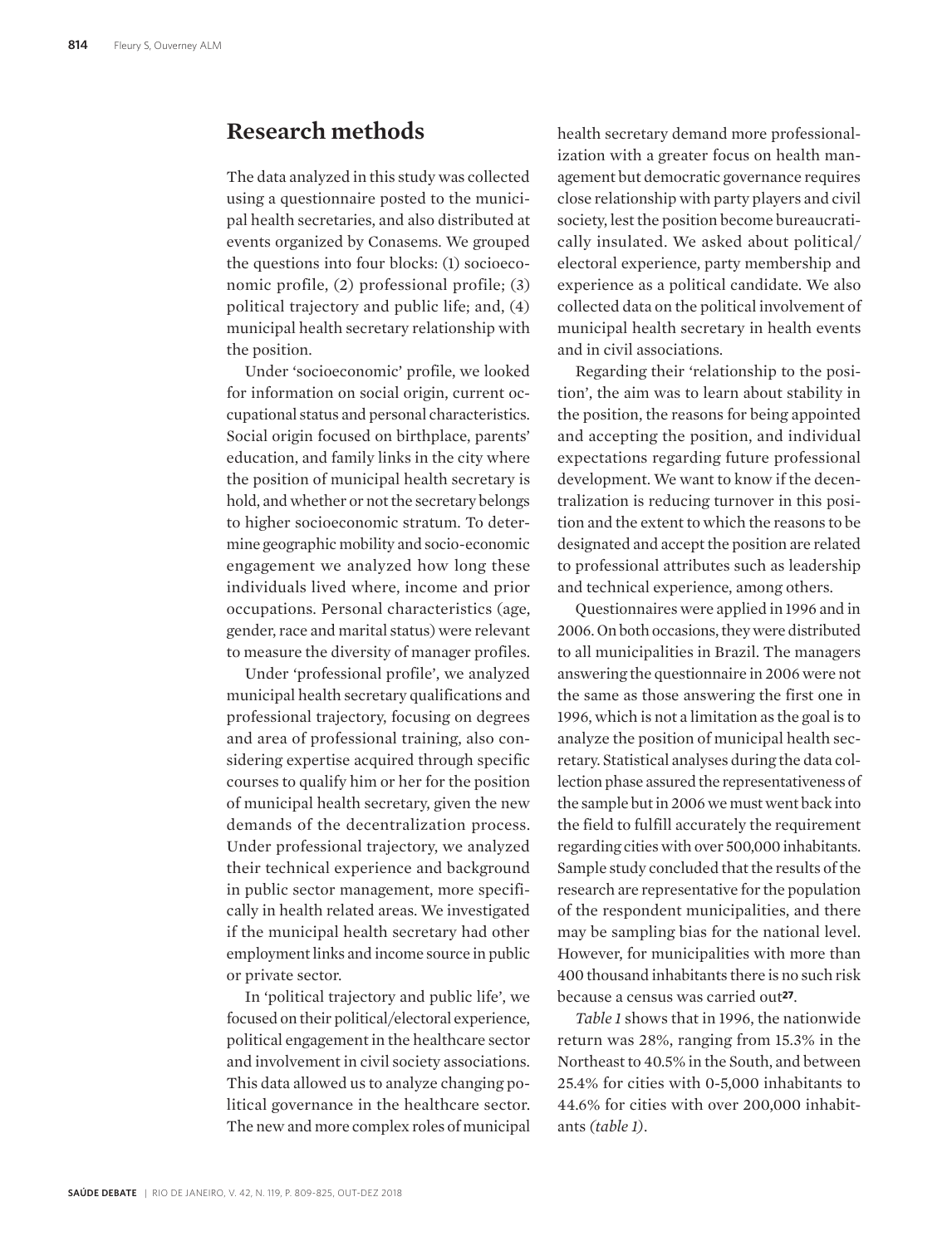| 1996                  |      |           |           |           | Region |       |            |       |          | Population |
|-----------------------|------|-----------|-----------|-----------|--------|-------|------------|-------|----------|------------|
|                       | N    | <b>NE</b> | <b>MW</b> | <b>SE</b> | s      | < 5   | 5 20       | 20 50 | 50   200 | > 200      |
| Number of cities      | 398  | 1,558     | 426       | 1,533     | 1,058  | 1,067 | 2,544      | 903   | 376      | 83         |
| Number of respondents | 78   | 238       | 114       | 563       | 429    | 271   | 661        | 300   | 153      | 37         |
| % of response         | 19.6 | 15.3      | 26.8      | 36.7      | 40.5   | 25.4  | 26.0       | 33.2  | 40.7     | 44.6       |
| 2006<br>Region        |      |           |           |           |        |       | Population |       |          |            |
|                       | N    | <b>NE</b> | <b>MW</b> | <b>SE</b> | s      | < 5   | 5 20       | 20 50 | 50   200 | > 200      |
| Number of cities      | 449  | 1,793     | 465       | 1,668     | 1,188  | 2,672 | 1,298      | 1,026 | 443      | 124        |
| Number of respondents | 43   | 251       | 90        | 420       | 279    | 440   | 232        | 208   | 126      | 77         |
| % of response         | 9.6  | 14.0      | 19.4      | 25.2      | 23.5   | 16.5  | 17.9       | 20.3  | 28.4     | 62.1       |

Table 1. Distribution of questionnaire responses by region\* and city population (in thousand inhabitants), 1996 and 2006.

Source: Own elaboration.

MW = Midwestern, N = North, NE = Northeast, S = South, SE = Southeast.

\*The South and Southeast have the higher per capita income and socioeconomic development. They are the more dynamic economic hubs in the country.

In 2006, nation-wide return on the questionnaire was smaller (19.5%), ranging between 9.6% in the North and 25.2% in the Southeast, and varies from 17.9% for cities with fewer than 5,000 inhabitants to 62.1% for cities with over 200,000 inhabitants.

In both cases, data was organized by region and city population to enable comparisons that would help us to understand the impact of the size of city and regional development level on the profile of the municipal health secretary.

# **Findings and discussion**

#### **Socioeconomic profile**

At the national level, as shown in *chart 2*, access to the position of municipal health secretary has been more permeable to managers from outside the city where they perform their tasks, but who have been residing there for over 10 years. In general, their parents had at most a primary education. Most of these managers receive up to R\$ 3,000,00 (values in current R\$, 2006) monthly, and have an additional source of income.

| <b>Attribute</b>     | Variable                                     | <b>Trend (2006)</b>                                         | <b>Nationwide</b>             |                             |                         | Variation by region and size (2006)                                                                                                               |
|----------------------|----------------------------------------------|-------------------------------------------------------------|-------------------------------|-----------------------------|-------------------------|---------------------------------------------------------------------------------------------------------------------------------------------------|
|                      |                                              |                                                             | variation,<br>1996/2006       | Region                      |                         | <b>Size</b>                                                                                                                                       |
| Social               | City of origin                               | Managers born                                               | Slight reduction              | More                        | Less                    | Less intense (60.6%) in cities with over                                                                                                          |
| origin               | in a different city<br>$(-3.2\%)$<br>(64.3%) | N (71.7%) and<br>MW (74%)                                   | $\overline{\phantom{a}}$      | 200,000 inhabitants         |                         |                                                                                                                                                   |
|                      | Education of<br>Father/Mother                | Parents with pri-<br>mary education<br>only (66.4%)         | Slight reduction<br>$(-2.5%)$ | N (77.7%) and S<br>(70.2)   |                         | Increasing percent of parents with more<br>than a primary education:<br>31.9% (0-5 thousand inhabitants) to<br>49.2% (> 200 thousand inhabitants) |
| Current<br>situation | City of resi-<br>dence                       | Managers residing<br>in the city where<br>they work (82.5%) | No change<br>$(+0.4\%)$       | N (97.3%) and<br>MW (95.5%) | <b>NE</b><br>$(69.0\%)$ | No significant change                                                                                                                             |

Chart 2. Summary of socioeconomic data on municipal health secretaries: social origin, current situation and personal characteristics, 1996/2006.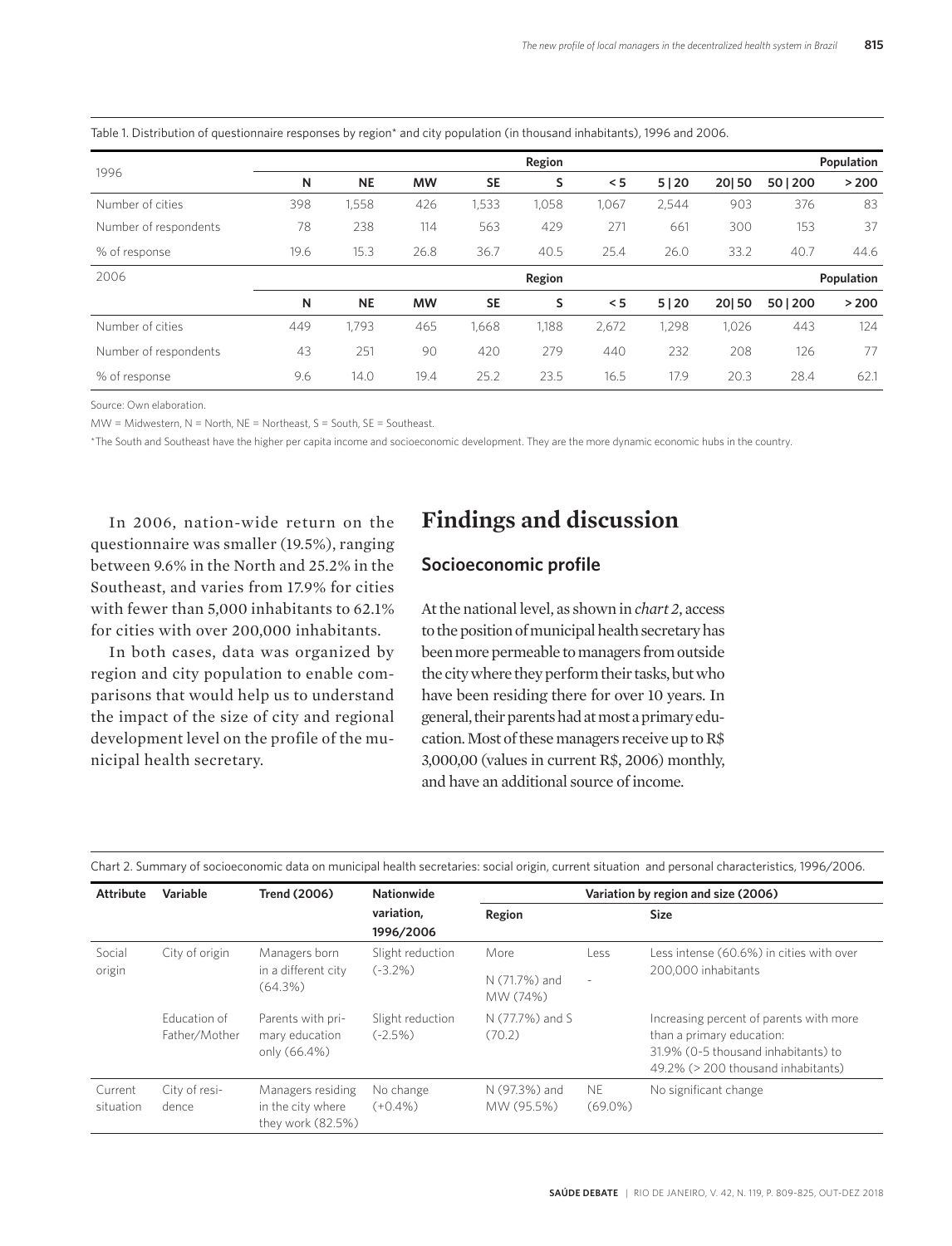| Chart 2. (cont.)                 |                            |                                                                            |                                                                  |                             |                                 |                                                                                                                                                                                                                                                                                      |
|----------------------------------|----------------------------|----------------------------------------------------------------------------|------------------------------------------------------------------|-----------------------------|---------------------------------|--------------------------------------------------------------------------------------------------------------------------------------------------------------------------------------------------------------------------------------------------------------------------------------|
| Current<br>situation             | Time residing<br>in city   | Managers living<br>in city where they<br>work for over 10<br>vears (74.5%) | Slight increase<br>$(+4.7%)$                                     | S(81.3%)                    |                                 | Increases with city size:<br>74.4% (0-5 thousand inhabitants) to<br>82.6% (> 200 thousand inhabitants)                                                                                                                                                                               |
|                                  | Monthly wage               | Managers making<br>R\$ 3.000,00 or<br>less (79.3%)                         | Slight increase<br>$(+1.8%)$                                     | N (89.1%)                   | S(78.1%)                        | Decreases with city size:<br>94.1% (0-5 thousand inhabitants) to 1.6%<br>(> 200 thousand inhabitants)                                                                                                                                                                                |
|                                  | Other sources<br>of income | 59.3% have an-<br>other source of<br>income                                | Significant reduc-<br>tion (-15.2%)                              | NE (66.1%)                  | S<br>(48.3%)                    | Increases with city size:<br>47.4% (0-5 thousand inhabitants) to 67.1%<br>(> 200thousand inhabitants)                                                                                                                                                                                |
| Personal<br>character-<br>istics | Age                        | Managers between<br>the ages of 30 and<br>50 (64.9%)                       | Slight reduction<br>$(-3.5%)$                                    | N (76.9%)                   | SE (59%)                        | Decreases with city size:<br>Between 30 and 50 years of age<br>47.4% (0-5 thousand inhabitants) to 67.1%<br>(> 200 thousand inhabitants)<br>Increases with city size:<br>Between 50 and 60 years of age<br>11.7% (0-5 thousand inhabitants) to<br>46.8% (> 200 thousand inhabitants) |
|                                  | Gender                     | Balanced: 50.1%<br>men and 49.2%<br>women                                  | Significant increase<br>in the number of<br>women (+10.4%)       | N (58.6%)                   | <b>SE</b><br>$(45.6\%)$         | More women in smaller cities<br>49.2% (0-5 thousand inhabitants) to<br>25.2% (> 200 thousand inhabitants)                                                                                                                                                                            |
|                                  | Race                       | Caucasian (69.3%)<br>or mulatto<br>$(26.4\%)$                              | Fewer caucasians<br>(-14.9%) and<br>more mulattoes<br>$(+14.9%)$ | N (64.9%) and<br>NE (41.6%) | S(7.2%)<br>and SE<br>$(13.8\%)$ | The percent mulattoes decreases with city<br>size:<br>Approximately 27% (0-5 thousand inhab-<br>itants)<br>18.4% (50-200 thousand inhabitants)<br>9.4% (> 200 thousand inhabitants)                                                                                                  |
|                                  | Marital status             | 74.6% are married<br>or in a stable do-<br>mestic partnership              | Slight reduction<br>$(-2.7%)$                                    | MW (82.5%)                  | <b>NE</b><br>$(69.9\%)$         | Increases with city size:<br>Approximately 74% (0-5 th. inhab.)<br>80.2% (50 - 200 th. inhab.)<br>88.2% (> 200 th. inhab.)                                                                                                                                                           |

Source: Own elaboration.

MW = Midwestern, N = North, NE = Northeast, S = South, SE = Southeast.

The majority are between 30 and 50 years of age, are Caucasian or brown and are married or in a stable relationship, as shown in *chart 2*. Both genders are equally represented. There was a few significant changes in this standard between 1996 and 2006, among which we point to the increase in the number of women (+10.4%) and brown (+14.9%) in the local management elite. Recent researches shows that the presence of brown in high level careers in the federal administration is much lower, what suggests that decentralization has increased the possibilities for inclusion of socially disadvantaged groups**28**. Comparisons with contemporary and more recent studies on the profile of local public managers show the

intensity of the health sector changes that occurred in the analyzed period. The proportion of women in the health sector is much higher than in the mayoral position (11.9%) in 2017**<sup>29</sup>** and slightly lower than that found among local education managers in (68%)**30**, considering that education is predominantly characterized by female presence. Comparisons regarding race/ethnicity were not possible, as the studies cited did not address this aspect.

We observed that the access to the local managing elite in the SUS is the result of a process of social climbing, geographic mobility, local community engagement and increased diversity regarding personal characteristics. Therefore, the recruitment it is placed further from the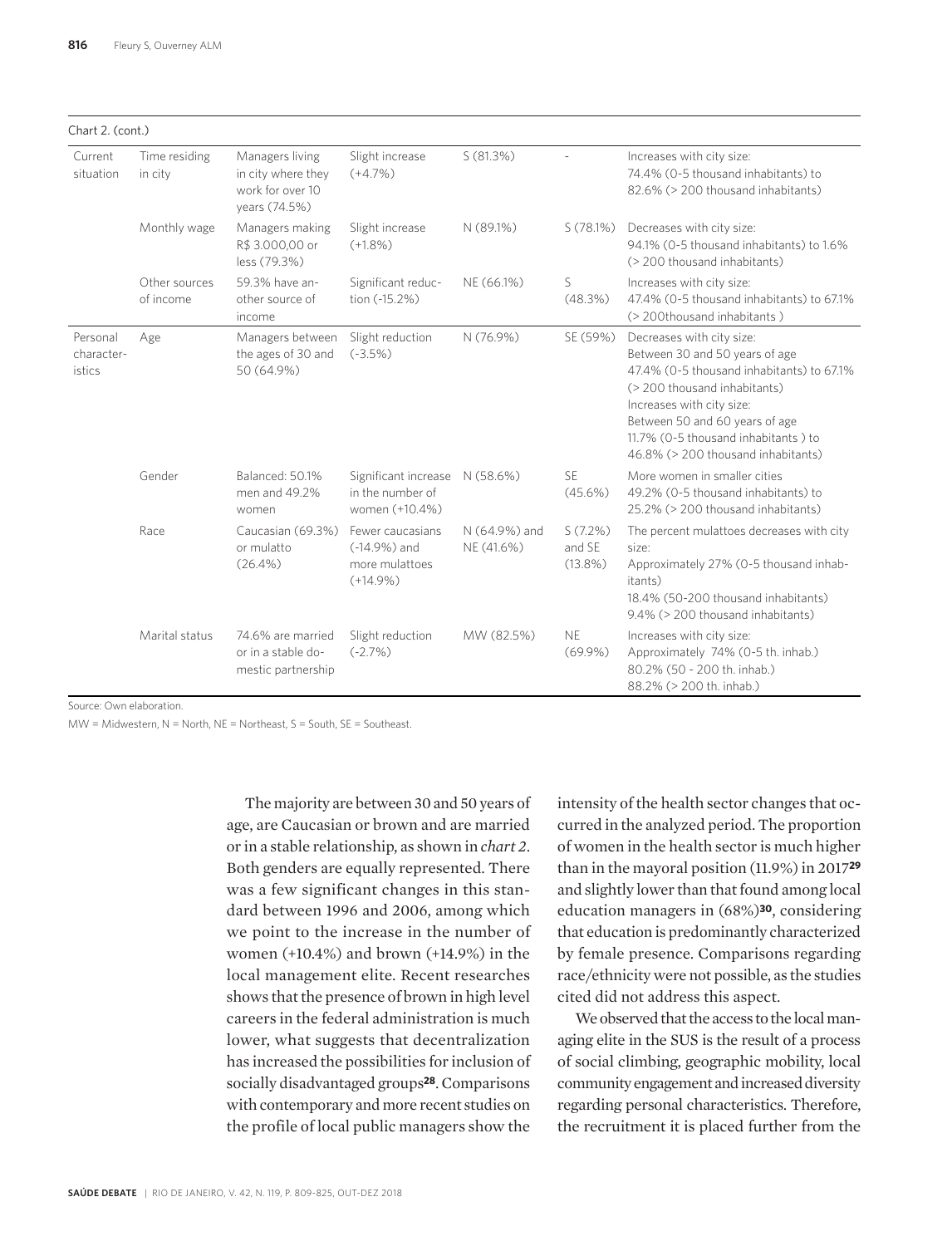conservative model of access to local government healthcare elite, characterized particularly by being male, white and the sons of the local elite.

The SUS managers elite was not recruited based primarily on relationships with any local political, economic or corporate group. Likewise, we find that many of these managers come from families with relatively little education, and are the product of growing social mobility. It is also fair to state that, while the majority of the management elite that emerged during the decentralization of the SUS is from outside the cities where they work, they have quite a bit of knowledge of the main problems faced by the local community, having resided in the city for 10 years or more.

By moving away from the conservative recruiting standard in terms of social origin and personal characteristics, the dynamics of renewing local health authorities is showing that decentralization can produce a range of democratizing impacts.

However, democratization has not been uniform across the country, and in fact is quite uneven in terms of region and size of city. We call particular attention to the differences in the proportion of brown and women in the composition of local management elites. We found more women in the poorer regions of the North (58.6%) and Northeast (54.9%), compared to the Southeast (45.6%). The North and Northeast also had the largest percentages of brown (64.9% and 41.6% respectively), while in the more developed regions, South and Southeast, brown held only 7.2% and 13.8% of municipal health secretary positions respectively.

We also found large differences in recruiting standards based on city size, with women making up 53.7% of the municipal health secretary in cities with 5,000 to 20,000 inhabitants, to 25.2% in cities with over 200,000 inhabitants. The difference is even greater when we look at the percent brown holding the position of municipal health secretary, going from 27.5% in the smaller cities to 9.4% in the larger ones. Thus the data reveals that there is greater diversification of municipal health secretary in the less developed regions of the country, and in the poorer cities and towns, with access more limited in the larger cities and wealthier regions.

#### **Professional profile**

As shown in *chart 3*, most (67.3%) SUS managers have at least a university degree and are trained in health sciences (44.9%, 11.2% are MDs), the humanities or business (20.3%). Most (67.6%) have taken specific courses to qualify them for the position, especially in public health and planning (39.7% and 25.6% respectively).

| Chart 3. Summary of municipal health secretaries professional profiles: qualification and professional trajectory, 1996/2006. |  |  |  |  |  |  |  |
|-------------------------------------------------------------------------------------------------------------------------------|--|--|--|--|--|--|--|
|-------------------------------------------------------------------------------------------------------------------------------|--|--|--|--|--|--|--|

| Variable                  | <b>Trend (2006)</b>                                                                                             | Nationwide variation,                                     | Variation by region and size (2006)                           |                                                              |                                                                                                                                                  |  |  |
|---------------------------|-----------------------------------------------------------------------------------------------------------------|-----------------------------------------------------------|---------------------------------------------------------------|--------------------------------------------------------------|--------------------------------------------------------------------------------------------------------------------------------------------------|--|--|
|                           |                                                                                                                 | 1996/2006                                                 | Region                                                        |                                                              | <b>Size</b>                                                                                                                                      |  |  |
| Education/                | At least an undergraduate                                                                                       | Reduction (-5.7%)                                         | <b>MORF</b>                                                   | LESS                                                         | Qualification goes up with city size:                                                                                                            |  |  |
| University<br>degree      | degree (67.3%)                                                                                                  |                                                           |                                                               | N (50.1%) and<br>MW (60.3%)                                  | 49.9% (0-5 thousand inhabitants) to<br>96% (> 200 thousand inhabitants)                                                                          |  |  |
| Professional<br>education | Secretaries with degrees in<br>healthcare (44.9%, 11.2%<br>have MDs), the humanities<br>or business (20.3%)     | significant reduction<br>in $#$ of physicians<br>$(-20%)$ | Healthcare areas<br>NE (52.8%)<br>Physicians SE<br>$(14.8\%)$ | Healthcare ar-<br>eas S (33.9%)<br>Physicians N<br>$(5.8\%)$ | Training in healthcare increases with<br>city size:<br>33% (0-5 thousand inhabitants) to<br>64.5% (> 200 thousand inhabitants)                   |  |  |
| Training<br>courses       | 67.6% have taken courses<br>either focused on the position,<br>in public health (39.7%) or<br>planning (25.6%). | Increase (+8%)                                            |                                                               | N (56.3%)                                                    | Increases with city size:<br>57.9% (0-5 thousand inhabitants) to<br>84.8% (50-200 thousand inhabitants) and<br>79.7% (> 200thousand inhabitants) |  |  |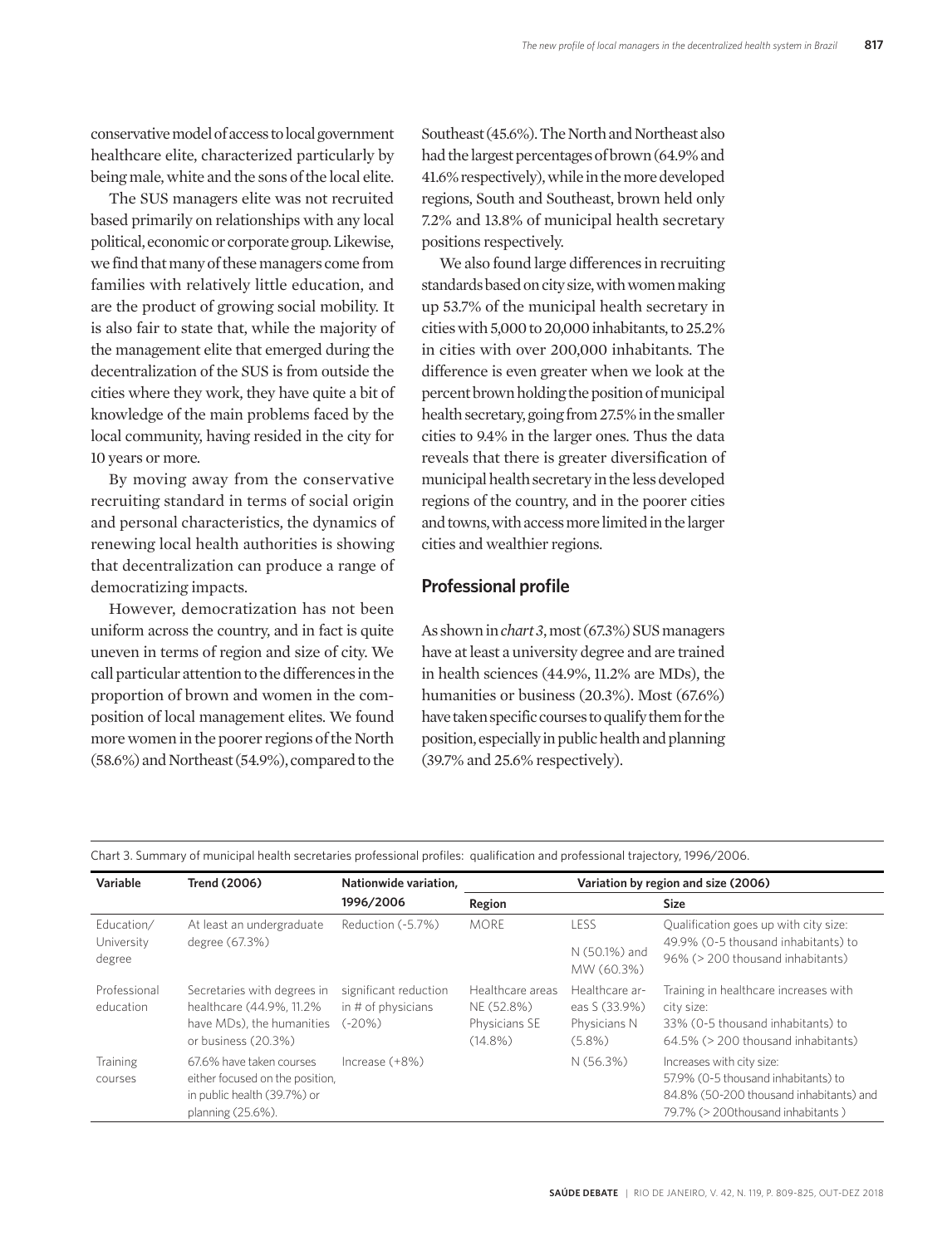| Chart 3. (cont.)                                              |                                                                                        |                                                        |                                                             |                                                             |                                                                                                                                                   |
|---------------------------------------------------------------|----------------------------------------------------------------------------------------|--------------------------------------------------------|-------------------------------------------------------------|-------------------------------------------------------------|---------------------------------------------------------------------------------------------------------------------------------------------------|
| Prior experi-<br>ence in health-<br>care                      | 73.8% have prior experi-<br>ence in healthcare                                         | Reduction (-5.2%)                                      | MW (79.1%)                                                  | S(68.5%)                                                    | Increases with city size:<br>67.2% (0-5 thousand inhabitants) to<br>89% (> 200 thousand inhabitants)                                              |
| Experiencing<br>managing a<br>public agency                   | 64.6% have already man-<br>aged a public agency (37.%<br>only in the healthcare area)  | Increase (+8.3% in<br>general, +2.6% in<br>healthcare) | Public AGENCY<br>N (78.4%)<br>Healthcare area<br>NE (44.6%) | Public Agency<br>SE (59.3%)<br>Healthcare<br>area S (28.8%) | Increases with city size:<br>46.4% (0-5 thousand inhabitants) to<br>92.9% (> 200 thousand inhabitants)                                            |
| Prior experi-<br>ence as a mu-<br>nicipal health<br>secretary | 23.6% had already held<br>the position of health<br>secretary, sometime in<br>the past | Increase $(+7.3%)$                                     | No significant regional differences                         |                                                             | Increases with city size:<br>17.2% (0-5 thousand inhabitants) to<br>30.0% (50-200 thousand inhabitants) and<br>28.3% (> 200 thousand inhabitants) |
| Prior area of<br>work                                         | 67.2% were already em-<br>ployed in the public sector                                  | Slight reduction<br>$(-0.5%)$                          | $N(77.4%)$ and<br>NE (76.7%)                                | $S(59.3\%)$                                                 | Increases with city size:<br>63.4% (0-5 thousand inhabitants) to<br>77.2% (> 200 thousand inhabitants)                                            |
| Activities out-<br>side the health<br>department              | 44.2% work additional<br>to their job in the health<br>department                      | No data for 1996                                       | MW (56%)                                                    | N (32.5%) and<br>S(34.6%)                                   | Increases with size:<br>34.4% (0-5 thousand inhabitants) to<br>59.6% (> 200 thousand inhabitants)                                                 |

Source: Own elaboration.

 $MW = Midwestern$ ,  $N = North$ ,  $NE = North$  and  $S = South$ ,  $SE = South$  and  $S = Math$ .

Mostly, as shown in *chart 3*, they are firsttime occupants of the position and have previous experience in healthcare, having held prior managerial positions particularly in healthcare, and are civil servants working full-time as municipal health secretaries. The standard used for recruiting local managers suffered some significant changes between 1996 and 2006: the number of managers who are not MDs decreased while there was an increase in those specifically trained for the position and with previous managerial experience.

The profile of local SUS managers shows a multi-disciplinary makeup and professionalization of the position, as well as an increase in career civil servants who are quite familiar with public administration and healthcare management. Career development starts with professional immersion in healthcare units, followed by acquiring management experience before moving on to the position of municipal health secretary.

In addition, we find the demands of the position have increased, as most of the municipal health secretaries are full-time. Decentralization made the position of municipal health secretary more complex, with

a larger number of policies and programs, and diversified rules for receiving and using federal funds, as well as the intricate volume of information to be managed. Turnover is significant since few municipal health secretaries hold the position for a second term.

Complex systems demand a manager with more extensive professional experience in the area with specific skills to perform the tasks required of the role. These changes in the decentralization process also favor the development of those with training in the humanities and management, expanding the multi-professional character of this position. This new professional profile differs from the conservative standard by providing more democratic access to the position, and from the inefficient standard, as enabling access to different social groups and professionals demands more rigorous qualification and dedication to the position. The search for specific management training is quite significant, especially in mid-sized cities of 50,000 to 200,000 inhabitants. This can be explained both by the complexity of the systems involved and the supply of courses available.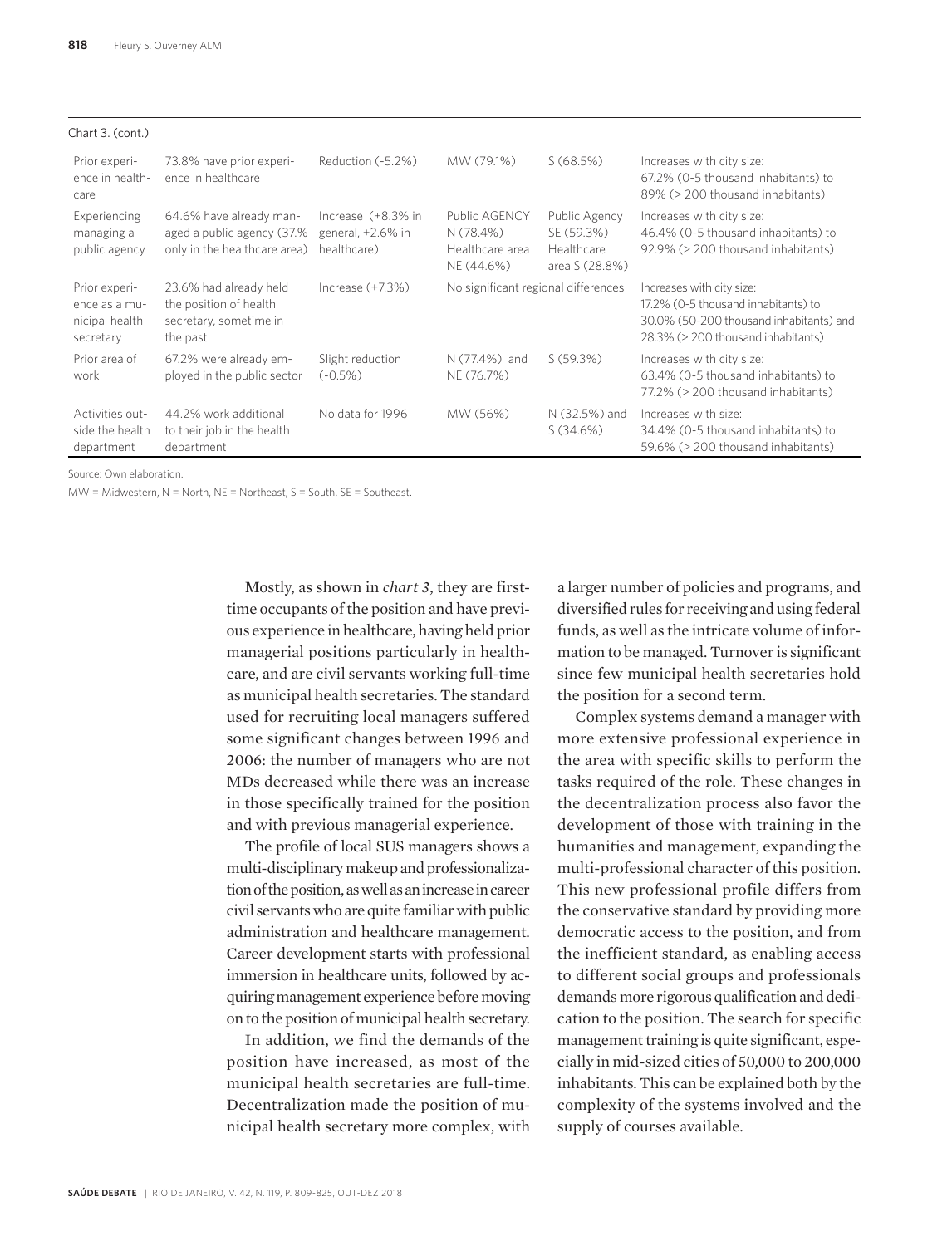The trend towards a new professional profile of the local SUS management elite shows significant differences by region and size of city. Particularly, in the North, one of the nation's poorest regions, we found a smaller percentage of municipal health secretaries with a university degree or courses focused specifically on the job, but more managers with prior experience in public administration, and more career civil servants working full time for the health departments. Probably because lower income and development levels offer fewer opportunities of professional market insertion, making the career of civil servant an attractive option for building a career. In the South, there are more secretaries with training in diverse areas who have not held prior management positions in healthcare, coming from outside the public sector but also highly dedicated to the position. Time dedication to the position appears to be related to the opportunities available in the broader private sector, but other factors may also be involved. The size of the healthcare system influences all of the professional attributes of local managers, as all of the variables analyzed are affected by population size.

# **Political trajectory and public life: political/ electoral and associative experience**

Engagement in political party and health

politics, and involvement in associations are important elements for recruiting the municipal health secretaries. Significant political/ party involvement mean they have influence on local party elites but not they are professional politicians. They achieved their position through a technical and administrative career. However, significant engagement in associations and political activities strictly linked to the health sector brings with it less involvement of these managers in civil society entities such as professional, community and religious associations.

#### **Political/electoral experience**

As shown in *chart 4*, more than half (60.4%) of the municipal health secretaries are affiliated with a political party, showing significant engagement. However, we call attention to the fact that almost 40% are not, meaning that party affiliation is not required to be appointed to the position. Among those who do belong to a political party, most of them joined recently and are young militants: 65.9% joined the party less than 10 years ago, and 41.1% less than 5 years ago. Therefore, the position of municipal health secretaries seems to be more attractive for young technicians who are rising in their careers not appealing for those seeking more significant political positions (only 25.2% of the of municipal health secretaries had previously been candidates to public office and of the current health secretaries only 5.6% are on leave from an electoral position).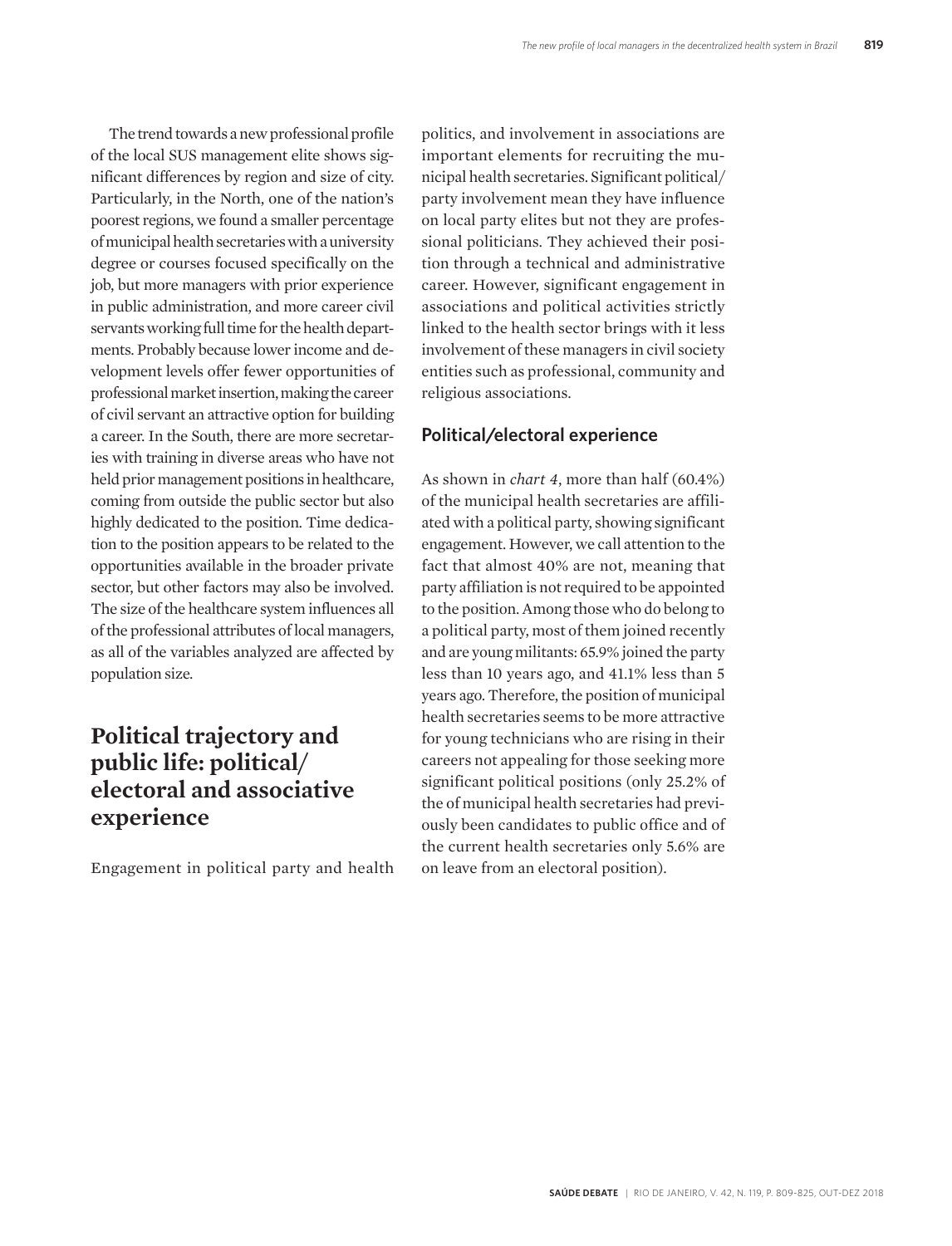Chart 4. Summary of the information on municipal health secretaries experience in political/ electoral experience, health politics and in civil Associations, 1996/2006.

| <b>Attribute</b>                           | Variable                                            | <b>Trend (2006)</b>                                                                                                          | Nationwide                                                            | Variation by region and size (2006)                                                                             |                                                                                                          |                                                                                                                                                                                                                                                                                                                                                               |  |
|--------------------------------------------|-----------------------------------------------------|------------------------------------------------------------------------------------------------------------------------------|-----------------------------------------------------------------------|-----------------------------------------------------------------------------------------------------------------|----------------------------------------------------------------------------------------------------------|---------------------------------------------------------------------------------------------------------------------------------------------------------------------------------------------------------------------------------------------------------------------------------------------------------------------------------------------------------------|--|
|                                            |                                                     |                                                                                                                              | variation,<br>1996/2006                                               | Region                                                                                                          |                                                                                                          | <b>Size</b>                                                                                                                                                                                                                                                                                                                                                   |  |
| Political/<br>Electoral<br>experi-<br>ence | Currently affili-<br>ated to a politi-<br>cal party | 60.4% are affili-<br>ated to a political<br>party                                                                            | Slight reduction<br>$(-1.9\%)$                                        | <b>MORE</b><br>MW (78.9%)                                                                                       | LESS<br>SE (52.1%)                                                                                       | Not related to city size:<br>More affiliated: 0-5 thousand inhabitants<br>$(68.4\%)$<br>Less affiliated: 20-50 thousand inhabitants<br>(49.9)                                                                                                                                                                                                                 |  |
|                                            | Time with party                                     | 65.9% have been<br>affiliated tor 10<br>years or less, and<br>41.1% for 5 years<br>or less                                   | No data for 1996                                                      | N (83%) and<br>MW (76.5%)                                                                                       | $S(60.2\%)$                                                                                              | Party member of 10 years or less decreases<br>with city size:<br>71.2% (0-5 thousand inhabitants) to 62.1%<br>(> 200 thousand inhabitants)                                                                                                                                                                                                                    |  |
|                                            | Running for<br>Electoral office                     | 25.2% have run for<br>public office                                                                                          | No data for 1996                                                      | No significant regional dif-<br>ferences                                                                        |                                                                                                          | Not related to city size:<br>31.8% (0-5 thousand inhabitants)                                                                                                                                                                                                                                                                                                 |  |
|                                            | Prior experience<br>as an elected<br>politician     | 18.6% had already<br>been elected to a<br>political position                                                                 | Slight increase<br>$(+2.9)$                                           | N (25.7%)                                                                                                       | SE (14.1%)                                                                                               | Decreases with city size:<br>23.2% (0-5 thousand inhabitants) to 13.3%<br>(> 200 thousand inhabitants)                                                                                                                                                                                                                                                        |  |
|                                            | On leave from<br>elected office                     | 5.6% are on leave<br>from their political<br>office                                                                          | No data for 1996                                                      | N (11.1%)                                                                                                       | MW (1.3%)                                                                                                | Drops slightly with size of city:<br>6.6% (0-5 thousand inhabitants) to 3.0%<br>(> 50 thousand inhabitants)                                                                                                                                                                                                                                                   |  |
| Experi-<br>ence in<br>health<br>politics   | Participation in<br>events                          | 98% have already<br>participated in<br>some political<br>healthcare event                                                    | Slight increase<br>$(+3.9%)$                                          | No significant change                                                                                           |                                                                                                          | No significant change                                                                                                                                                                                                                                                                                                                                         |  |
|                                            | Involvement<br>in entities and<br>forums            | 68.9% have<br>been involved in<br><b>COSEMS 59.2%</b><br>have been involved<br>in RBIC                                       | No data for 1996                                                      | RBIC N<br>$(83.4\%)$<br><b>COSEMS N</b><br>(89.1%)                                                              | COSEMS SE<br>$(60.1\%)$                                                                                  | Increases with city size:<br>COSEMS/-7.7% (0-5 thousand inhabit-<br>ants) to +13.8% (> 50 thousand inhabit-<br>ants)<br>RBIC/-9% (0-5 thousand inhabitants) to<br>+15.7% (> 50 thousand inhabitants)                                                                                                                                                          |  |
| Experi-<br>ence in<br>associa-<br>tions    | Membership in<br>civil societies                    | 67.8% belong or<br>have belonged to<br>civil society asso-<br>ciations.                                                      | Very significant<br>reduction (-16.2%)                                | S(78.8%)                                                                                                        | SE (63%)                                                                                                 | Higher rate of membership in cities of > 50<br>thousand inhabitants                                                                                                                                                                                                                                                                                           |  |
|                                            | Types of asso-<br>ciations                          | Professional<br>associations<br>(25.6%), religious<br>associations<br>(22.5%), social<br>clubs (19.8%) and<br>unions (16.2%) | Social clubs<br>(-21.8%) Profes-<br>sional associations<br>$(-18.1%)$ | Social clubs<br>S(35.7%)<br>Religious as-<br>sociations<br>S(32%)<br>Professional<br>associations<br>MW (34.9%) | Social clubs<br>N (6.9%),<br>NE (12.4%)<br>and MW<br>$(12.1\%)$<br>Religious<br>associations<br>NE (14%) | Increases with city size:<br>Professional associations (18.2%/0-5 thou-<br>sand to 66%/>200thousand) and service<br>clubs (9.6%/0-5 thousand to 25.1%/> 200<br>thousand).<br>Goes down with city size:<br>Community associations (12.3%/0-5 thou-<br>sand to 4%/> 200 thousand); religious as-<br>sociations (33.1%/0-5 thousand to 15.8% ><br>200 thousand). |  |
|                                            | Importance<br>assigned by<br>manager                | 30.4% assign high<br>importance                                                                                              | No data for 1996                                                      | MW (41.6%)                                                                                                      | NE (23.5%)<br>and N<br>$(24.2\%)$                                                                        | No significant change                                                                                                                                                                                                                                                                                                                                         |  |

Source: Own elaboration.

Cosems = Council of Municipal Health Secretariats of Minas Gerais, MW = Midwetern, N = North, NE = Northeast, RBIC = Regional Bipartisan Inter-managers Committees, S = South, SE = Southeast.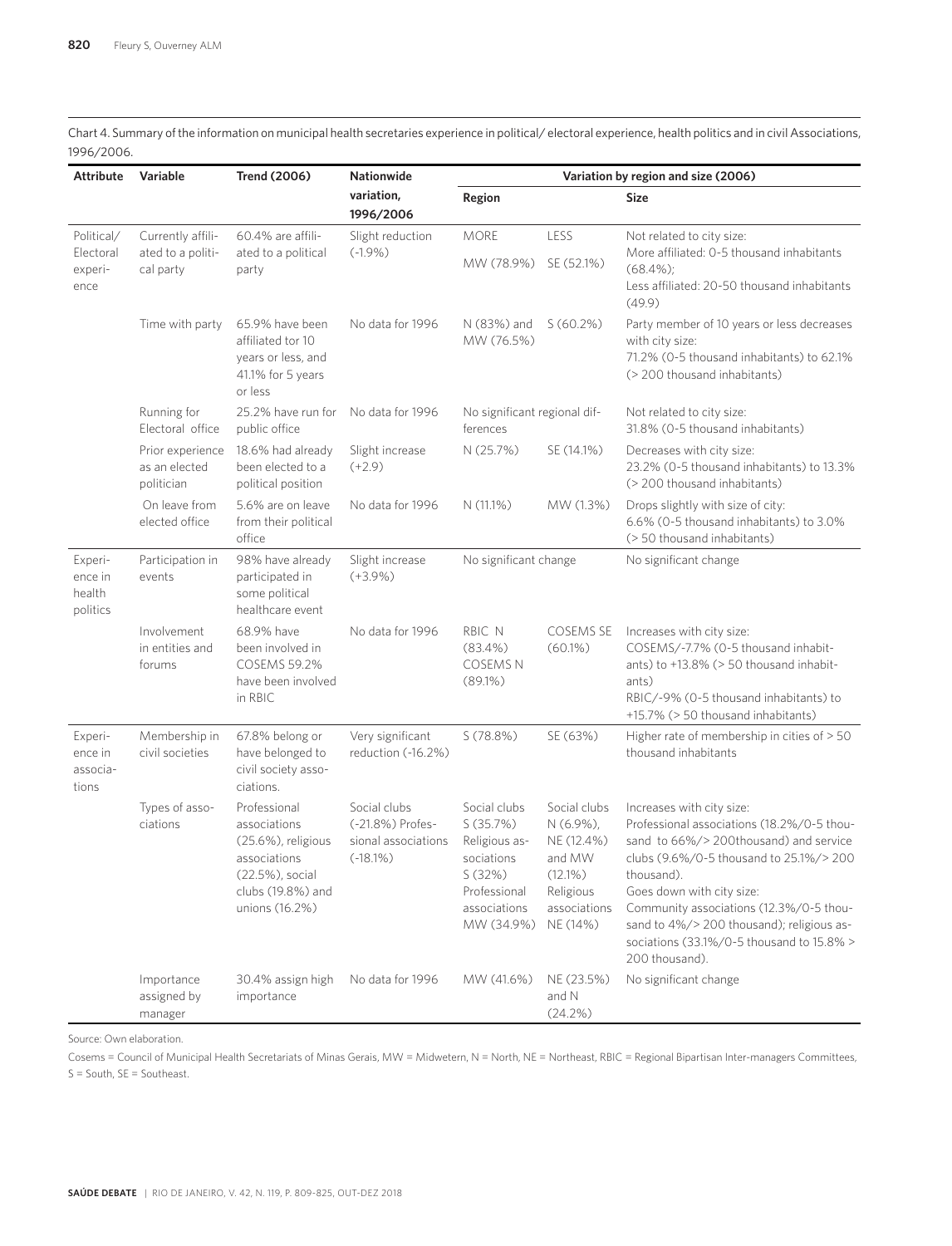However, more than two-thirds of the managers who do run for elective office (18.6%) won the elections, showing the position gave them significant visibility in the local political scene.

Size of city seems to influence the length of time of party affiliation. The larger the city, the bigger the number of municipal health secretaries affiliated for over 10 years, but fewer who have held previous elected positions. Therefore, the municipal health secretaries participate in party life, although the growing demand for technical qualification to perform the function results in managers who are not professional politicians and are not seeking electoral office.

#### **Engagement in health politics**

As shown in *chart 4*, Engagement in sector politics is a more important expression of political activity among municipal health secretaries, and has remained significant throughout the decentralization process. This shows that even after achieving increased managerial autonomy in the 1990s, sector mobilization remains significant. Almost all managers (98%) have participated in some political event in the healthcare sector. 86.1% have been to regional Municipal Health Secretariat meetings, 67.3% have been to city health conferences, 44.1% to National Health Secretariat meetings and 44.3% to state health conferences.

We call attention to the fact that participation in health regional events is larger than in city events, even though both are required under SUS regulations. Preference for peer meetings suggests managers are migrating from political activity to the healthcare management agenda. We found high levels of participation in entities of health managers, and inter-management forums. 68.9% had already been involved in regional associations of municipal health secretaries (Cosems), and 59.1% in RBIC in their state.

It is important to note that while involvement in political events does not vary with size of city, participation in inter-management negotiation forums in different spheres of government and in corporate entities happens far more in larger cities. Thus, suggesting that there is a hierarchy in the access to power in these instances, where the size of the local healthcare systems exerts a significant influence.

#### **Involvement in associations**

While political mobilization for sector activities increased with decentralization, the engagement of municipal health secretaries in civil society organizations declined quite significantly in the period analyzed, although still rather high, as over two-thirds (67.8%) remain involved in some way with civil society associations. There is a high level of involvement in local community institutions but it is dropping.

The range of entities in which municipal health secretaries participate is quite broad, and includes particularly professional associations (25.6%), religious associations (22.5%), social and sports clubs (19.8%), unions (16.2%), service clubs (12.9%), community associations (11%) and other associations (11.5%). It is interesting to note that the nature of their involvement is influenced by city population. Engagement in professional associations and service clubs is more common in the larger cities, while engagement in community and religious associations is more common in the smaller cities.

Between 1996 and 2006, municipal health secretaries involvement in associations dropped by about one-sixth nation-wide (16.2%), in particular in social clubs (-21.8%) and professional associations (-18.1%). This drop is in contract to the involvement of municipal health secretaries in healthcare meetings and managers entities, which remains at a high level. This may be an effect of the SUS institutionalization process, whose challenges demand increasing amounts of attention from managers. This change is reflected in the importance managers assign to engagement in civil society association. Only 30.4% believe this to be very important, with higher levels found in the less developed regions.

Fenwick and Bailey**31** designated as new corporatism the tendency towards pursuing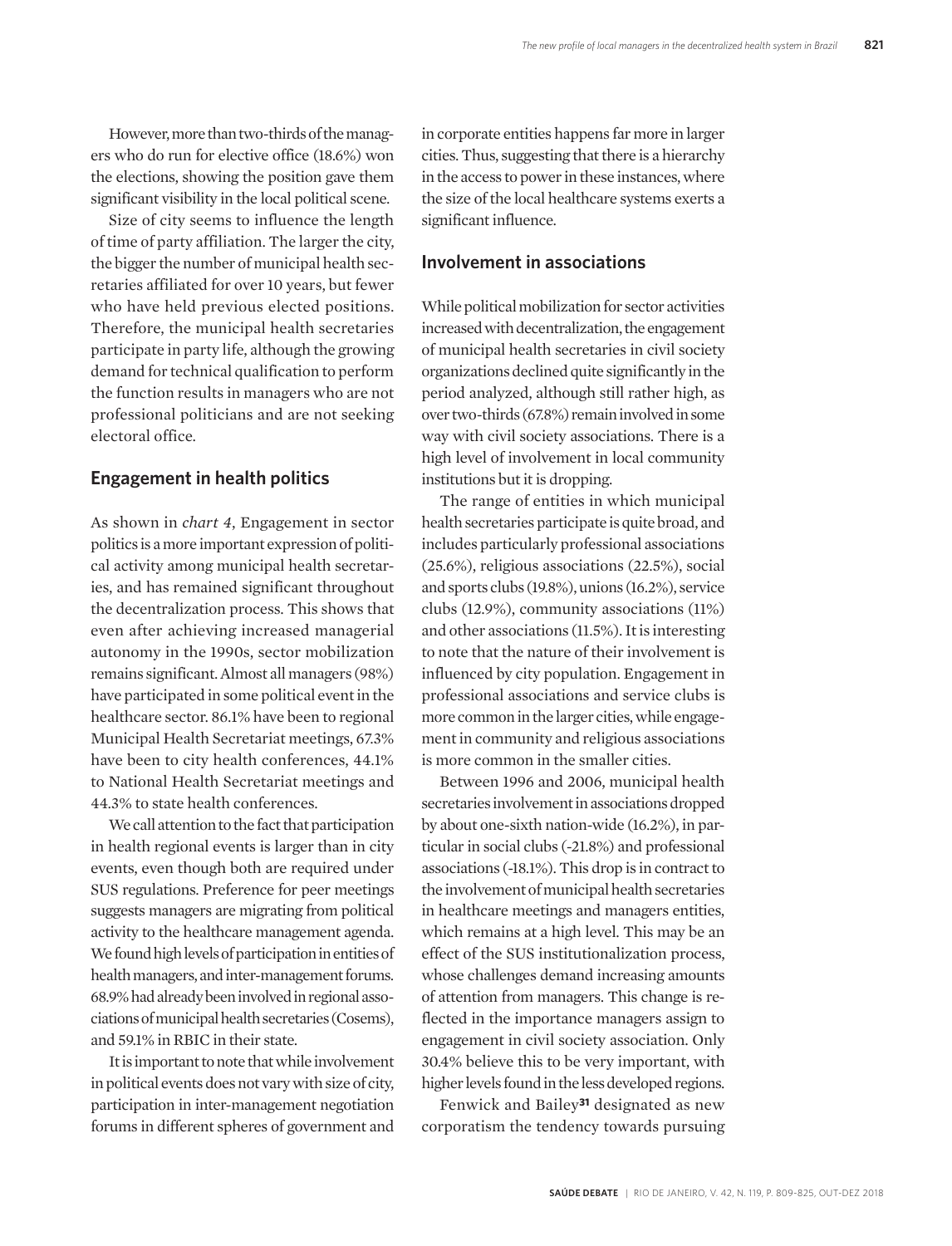strategic aims through new structures of corporate management. Endogenous engagement however, may represent the risk of losing consistent bonds between managers and organized civil society, isolating sector management in an insular technical universe.

#### **Perceptions regarding the position of secretary**

Decentralization has made the position more stable, and mayors have tried to appoint managers who combine political commitment and technical and managerial skills. From the point of view of the municipal health sercretaries themselves, the SUS has increasingly represented an opportunity for professional growth.

Most (63.5%) health secretaries have held this position since the start of the previous or current administration, and claim to have been appointed primarily based on: personal trust (78.5%), leadership skills (54.5%), administrative experience (42.8%), and technical experience (36.5%). They accepted the position in order to be of service to their community (87.2%), have a commitment in healthcare (85.9%), embrace a challenge (74.8%), or accumulate professional experience (61.2%). Mostly, 60.1%, plan to remain working in the public area.

Some of these characteristics became stronger in the decade between 1996 and 2006. Over this period, there was a significant increase in the number of managers appointed due to their leadership skills (32.1% to 54.5%) and personal trust (64.5% to 78.5%). The number of managers who accepted the position to embrace new challenges raised form 47.3% to 74.8% and higher to improve their resumes from 15.7% to 46.9%. These results show increased stability in this job, which has become increasingly attractive.

### **Conclusions**

In general, decentralization expanded access of diverse population groups to healthcare management, and increased professionalization

of the position of municipal health secretary. On the one hand, creating an organized national healthcare system with local platforms to provide services, and areas for involvement of civil society, resulted in a legal governance model that is more permeable to diversified participation. On the other hand, the constant challenges of implementing a broad set of healthcare units and programs to ensure universal access, as well as creating the corresponding administrative and financial structures call for recruiting and training managers that are better qualified and skilled for the position.

A larger number of women, Afrodescendants and brown in the position of manager show the strength and continuity of the process underway to expand access to the position, departing from the conservative recruiting standard that perpetuated the local elites in power. Easier access is also further from a standard of inclusive, yet inefficient management, showing that renewing the local elites came together with an increase in their professional qualification for the position. The governance of diversity is one of the new challenges for health system.

A major challenge to overcome is the resilience of larger cities to more democratic access by the various social groups. Unlike what we expected, in the larger cities and more developed regions competition for this position has led to the predominance of a standard of recruiting we have labelled elitist, as it combines high levels of professionalism with restrictions to access by diversified groups. Therefore, where there is more competition and concentration of power the standard of recruitment with major requirements excludes the less favored social groups, reproducing an elitist model in the exercise of power.

Another challenge to be faced has to do with the relationship between the technical and political sides of the position. With the increase in complexity, managers tend to increase their involvement in peer entities and associations, distancing them from a political practice with closer ties to parties and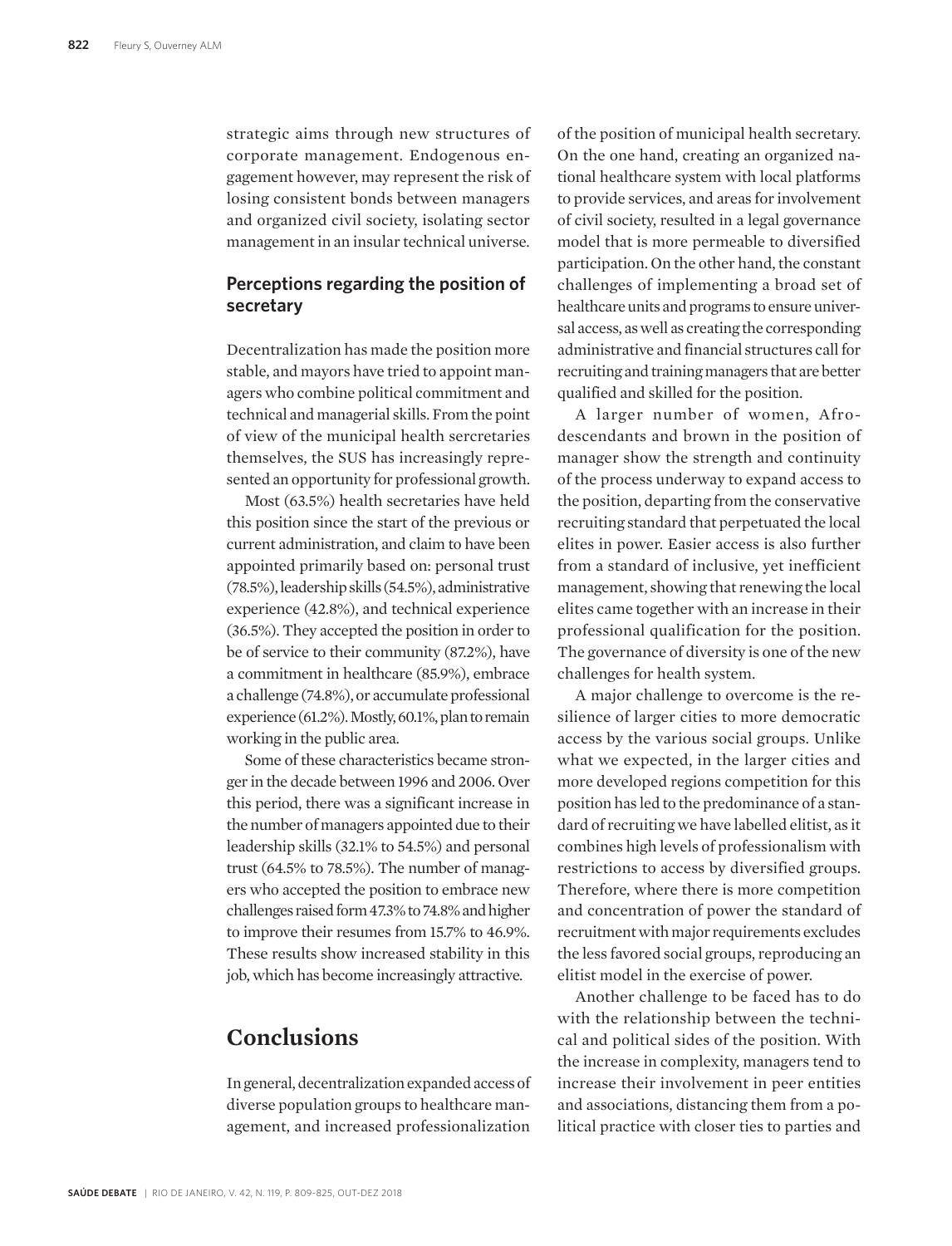organized civil society. If on the one side this suggests that the function is becoming increasingly professional, on the other it increases the endogenic feature of health sector politics. This trend may compromise the desired intersectorial management of public policies, as well as manager ability to combine technical requirements and political action, essential to strengthen democratic governance bases.

Considering the importance of local authorities to accomplish the four societal functions in Stoker's typology**22**, our results show the diversification of managers' profile as a way to express and build local identity and the increasing professionalism as a requirement for better welfare provision. Both features can improve legitimacy of local power exercise. However, the tendency to detach this practice from the network of civil society organizations and isolate public management inside corporatists groups can undermine legitimacy and reduce the possibilities to realize thoroughly the important social functions of promoting economic development and place shaping.

Policies to promote diversity must come with professional training tools and political measures to rearticulate managers and stakeholders in local associations, given the need to close persistent regional and city size gaps.

### **Contributors**

Fleury S and Ouverney ALM contributed to the conduct of research, data collection and processing, and article analysis and writing.  $\blacksquare$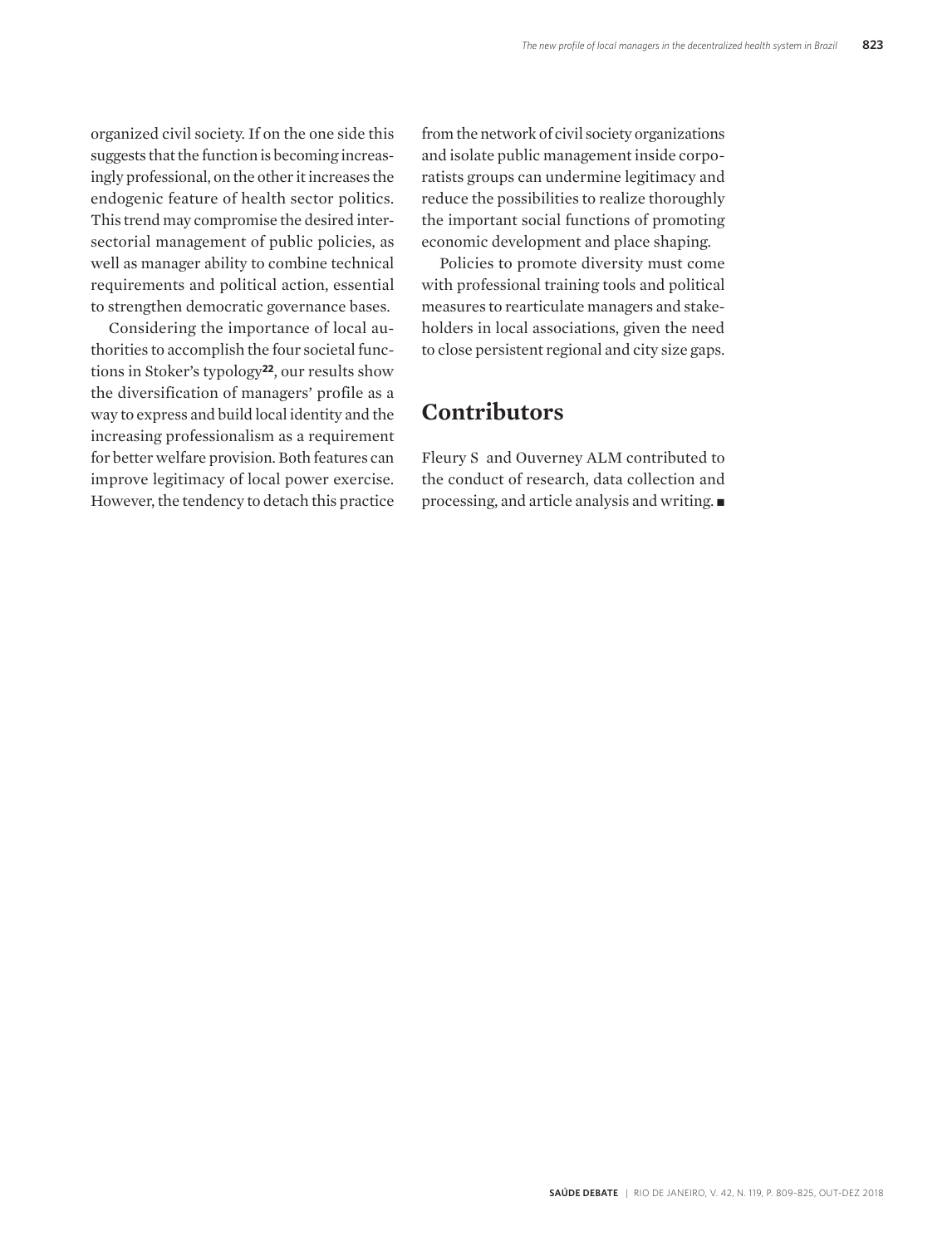#### **References**

- 1. Tocqueville A. A democracia na América. São Paulo: Edusp; 1977.
- 2. Putnam RD. Making democracy work: civil traditions in modern Italy. Princeton: Princeton University Press; 1993.
- 3. Andrew C, Goldsmith M. From local government to local governance: and beyond? Inter. Polit. Science Rev. 1998; 19(2):101-117.
- 4. Dahl R. The science of public administration: three problems. Public Adm Rev. 1947; 7(1):1-11.
- 5. Finer H. Administrative responsibility in democratic government. Public Adm Rev 1941; 1(4):335-350.
- 6. Kirlin J. The big questions of public administration in a democracy. Public Adm Rev. 1996; 56:416-423.
- 7. Stoker G. Governance as theory: five propositions. Int Soc Sci J. 1998; 50:17-28.
- 8. Stoker G. Public value management: a new narrative for networked governance? The American Review of Public Administration. 1998; 36:41-57.
- 9. Lechner N. Three forms of social coordination. CE-PAL Rev. 1997; 61:7-17.
- 10. Shah A, Sana S. The new vision of local governance and evolving roles of local governments. In: Shah A, editor. Local governance in developing countries. Washington, DC: The World Bank; 2006. p. 1-46.
- 11. Rhodes R. Understanding governance: policy networks, governance, reflexivity, and accountability. Buckingham: Open University Press; 1997.
- 12. Pires R. Efetividade das instituições participativas no Brasil: estratégias de avaliação. Brasília: IPEA; 2011. v. 7.
- 13. Levicovitz E, Lima LD, Machado CV. A política de saúde nos anos 1990: relações intergovernamentais

e o papel das normas operacionais básicas. Ciênc. Saúde Colet. 2001; 6(2):269-291.

- 14. Santos L, Andrade OM. O espaço da gestão inovadora e dos consensos interfederativos: aspectos jurídicos, administrativos e financeiros. Campinas: Instituto de Direito Sanitário; 2007.
- 15. Arretche M, Marques E. Municipalização da saúde no Brasil: diferenças regionais, poder do voto e estratégias de governo. Ciênc. Saúde Colet. 2002; 7(3):455- 479.
- 16. Arretche M. A política da política de saúde no Brasil. In: Lima NT, Gerschman S, Edler FC, et al, organizadores. Saúde e democracia: histórias e perspectivas do SUS. Rio de Janeiro: Fiocruz; 2005. p. 285-306.
- 17. Marques RM, Mendes A. A política de incentivos do Ministério da Saúde para a atenção básica: uma ameaça à autonomia dos gestores municipais e ao princípio da integralidade? Cad. Saúde Pública. 2002; 18(supl):163-171.
- 18. Moreira MR, Escorel S. Conselhos Municipais de Saúde no Brasil: um debate sobre a democratização da política de saúde nos vinte anos do SUS. Ciênc. Saúde Colet. 2009; 14(3):795-806.
- 19. Ribeiro JM. Conselhos de saúde, comissões intergestores e grupos de interesses no Sistema Único de Saúde (SUS). Cad. Saúde Pública. 1997; 13(1):81-92.
- 20. Afonso MVG, Oliveira IA. Apresentação dos resultados das Pesquisas Perfil das CIR e Perfil dos Gestores. Relatoria de Seminário. In: Anais 34º Congresso Nacional de Secretarias Municipais de Saúde [internet]; 2018 June 25; Belém. Pará: Conasems. [accessed in 2018 Aug 28]. Avaiable in: www.nesp.unb.br/ forum/download/file.php?id=333&sid.
- 21. Ouverney AM. A construção da municipalização da saúde: estratégias normativas. In: Fleury S, organizer. Democracia e inovação na gestão local da saúde. Rio de Janeiro: CEBES; Fiocruz; 2014. p. 81-120.